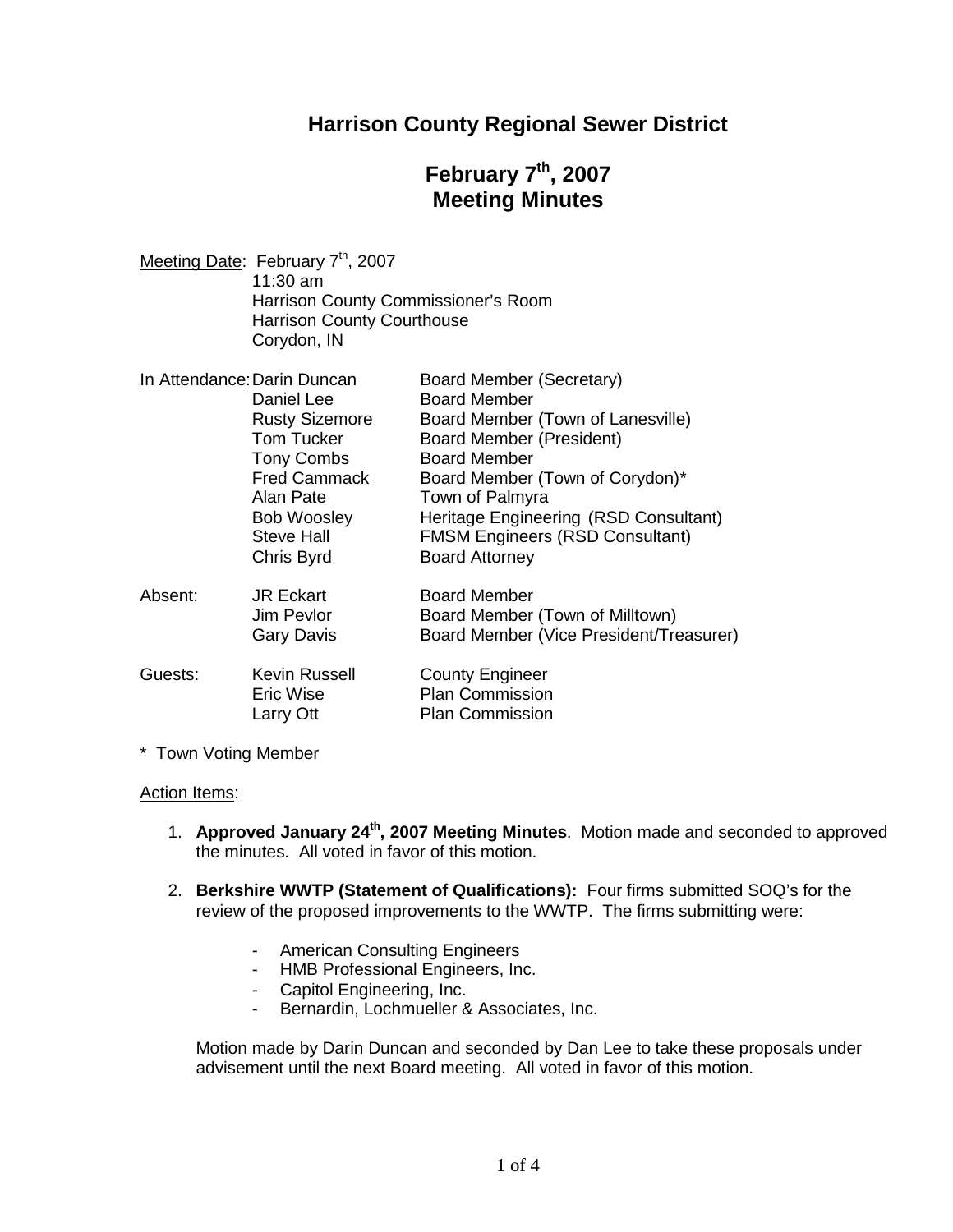It was noted that Asbury Technologies called on Tuesday (Feb.  $6<sup>th</sup>$ ) to ask for an extension on submitting their SOQ (deadline for submittal was 4 pm on Feb.  $6<sup>th</sup>$ ). Their reason was that they are located in Indianapolis and inclement weather prohibited them from delivering their SOQ by the stated deadline. They were going to overnight the package for a guaranteed noon delivery on Feb.  $7<sup>th</sup>$ . The package did not arrive by 11:35 am (that is the time at which the meeting officially began). After much discussion it was determined that their SOQ would not be accepted.

- 3. **Corydon Flow Request (Hospital Service):** The Town of Corydon (via their engineer) has responded to the District's request for additional information. The following questions were answered (*Town engineer's answers in italics*):
	- What are the limits of cleaning on the 12" sewer main? *The 12" from point where existing 8" enters to the manhole where 12" turns east along SR 337 should be cleaned.*
	- What type(s) of provisions for future chemical feed are needed? *Provisions for future chemical feed should include a flat unobstructed area on which to place a chemical tank and/or feed equipment, say 15' x 15' at least two spare 30A circuits in electrical panel for future chemical feed equipment.*
	- What type of flow meter does the Town prefer? In this application the flow meter should be an open channel meter using a *suitably sized PARSHALL flume as the primary element. Depth would be measured with an ultrasonic flow meter and sensor equal to that manufactured by Endress & Hansen flow meter should include a paper chart recorder.*

The location of the flow meter shall be immediately adjacent to the lift station. Bob Woosley shall contact the Hospital and inform them of the answers to these questions as well as advise them of the location of the flow meter.

- 4. **Plan Commission Letter (attachment to Minutes):** As discussed at the January 24<sup>th</sup> meeting a letter was drafted by Chris Byrd and sent to the Plan Commission asking that the District being added to the checklist of items that developers need to complete before developments obtain final approval (see attached letter). Eric Wise and Larry Ott from the Plan Commission were in attendance. They both agreed to have the District added to the checklist. This will begin immediately.
- 5. **Inter-local Agreement for Seed Money:** As discussed at the January 24<sup>th</sup> meeting a draft agreement was prepared by Chris Byrd and forwarded to John Colin (County Commissioner Attorney) to secure the \$50k seed money request. We are currently awaiting a response from Mr. Colin on the status of this agreement.
- 6. **Website Creation:** All members present agreed that the District would like to have their own website with a link to the County's website. The costs for this site are estimate to be: \$200 per year (hosting fee) plus a \$35 per year fee for Domain Name registration. Heritage Engineering shall prepare a draft website for review by the Board. The website will be reviewed and approved by the Board prior to posting.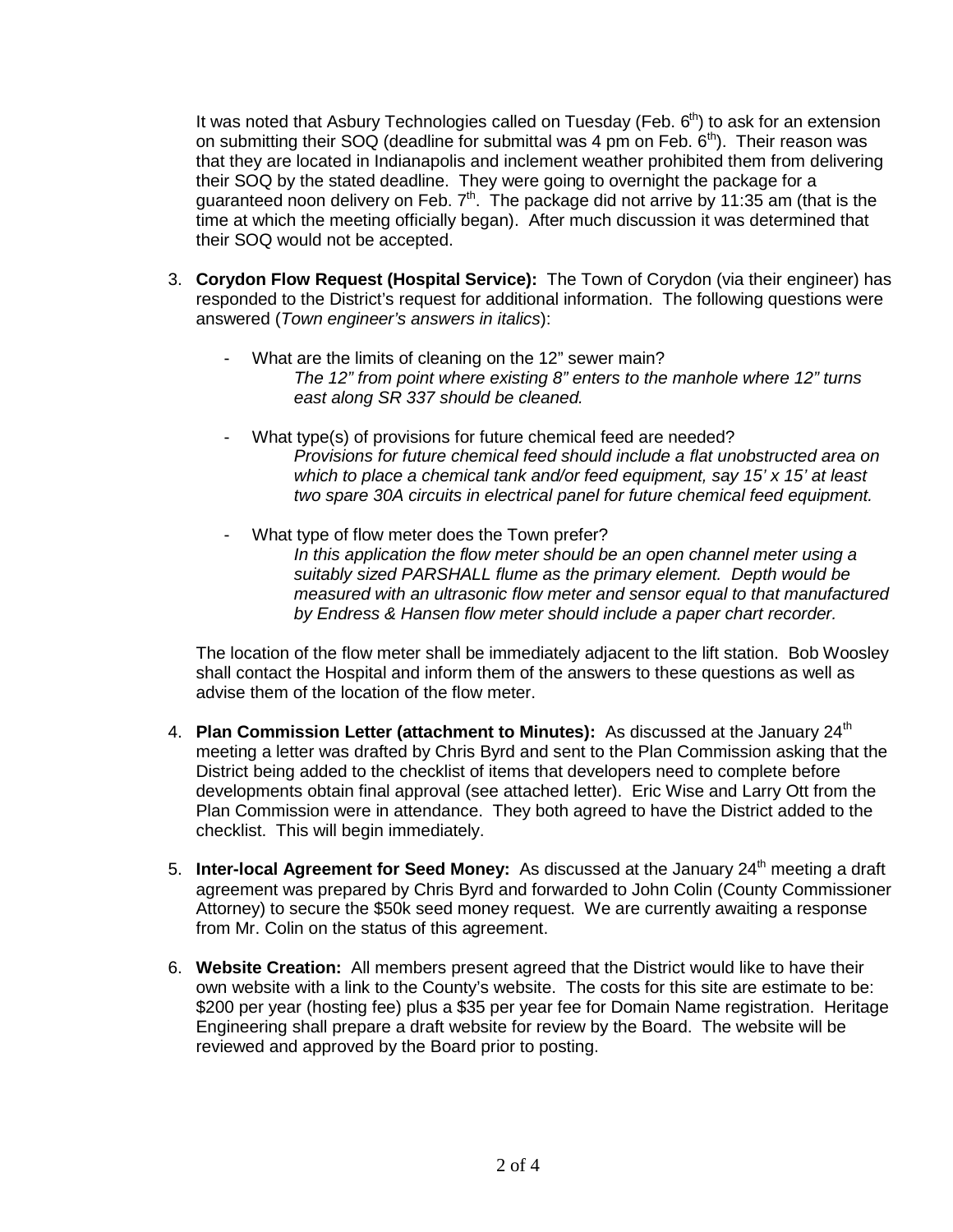- 7. **Lanesville Boundary:** Bob Woosley and Rusty Sizemore shall meet prior to the next Board meeting to draft a proposed service boundary. This will be brought before the Board at the next meeting for further discussion.
- 8. **Milltown WWTP:** It appears that the Town is over budget on their proposed WWTP improvements. Jim Pevlor (Town of Milltown) has asked to approach the Board with their additional funds request. The Town would like support from the District prior to making a request to the Commissioners. Board members asked: are all improvements they are making necessary at this time? Bob Woosley will meet with Jim Pevlor to discuss the proposed improvements, costs, and future capacity for the District.
- 9. **Next Meeting (Date/Place Change):** The next meeting has been moved from Wed. Feb. 21<sup>st</sup> to Thursday Feb. 22<sup>nd</sup>. This meeting will be held in Lanesville. Rusty Sizemore will coordinate the location and time. Bob Woosley will send out final notices informing everyone of the location and time of the meeting. A site visit will also be held to review the Lanesville WWTP operations.
- 10. **Alliance of Indiana:** Rusty Sizemore informed the Board that he has spoken with Alan Ash of the Alliance. Mr. Ash would like to make a 5 minute presentation to the Board regarding his group and the benefits they offer Districts. Rusty will coordinate inviting him to a future meeting and will notify the Board in advance to allow it to be place on the agenda.
- 11. **205j Grant (Quarterly Review Meeting):** Dan Lee informed the Board that on February 13<sup>th</sup> there will be a quarterly review meeting at the Harrison County Annex. Dan and/or Steve Hall will send out email confirmation to everyone providing date/time and other specifics regarding the meeting.
- 12. **Heritage Engineering (Invoice):** Motion made and seconded to approve the January invoice for Heritage Engineering. Motion carried with a unanimous vote. Note: FMSM's charges are included on Heritage's invoice.

#### Summary of Items Discussed

- 1. PR Opportunity/Schmidt Cabinet Agreed Order Update: Heritage will draft an article for review by all Board members. This will be sent out in advance and discussed further at the next meeting.
- *2.* Stormwater Ordinance: Heritage and FMSM were asked to prepare an estimate of annual anticipated costs which may be incurred by the County should a stormwater ordinance be implemented. This information will be presented to the RSD Board at the next meeting in order to support discussions between the Board and the County Commissioners regarding their interests in continuing to develop a stormwater management ordinance.

### Next Meeting:

- 1. February  $22^{th}$ , 2007: Time and Place to be determined. (Will be in Lanesville)
- 2. Agenda Items:
	- Berkshire SOQ's (discussion on SOQ's, shortlist and/or selection of firm)
	- Hospital Service: update